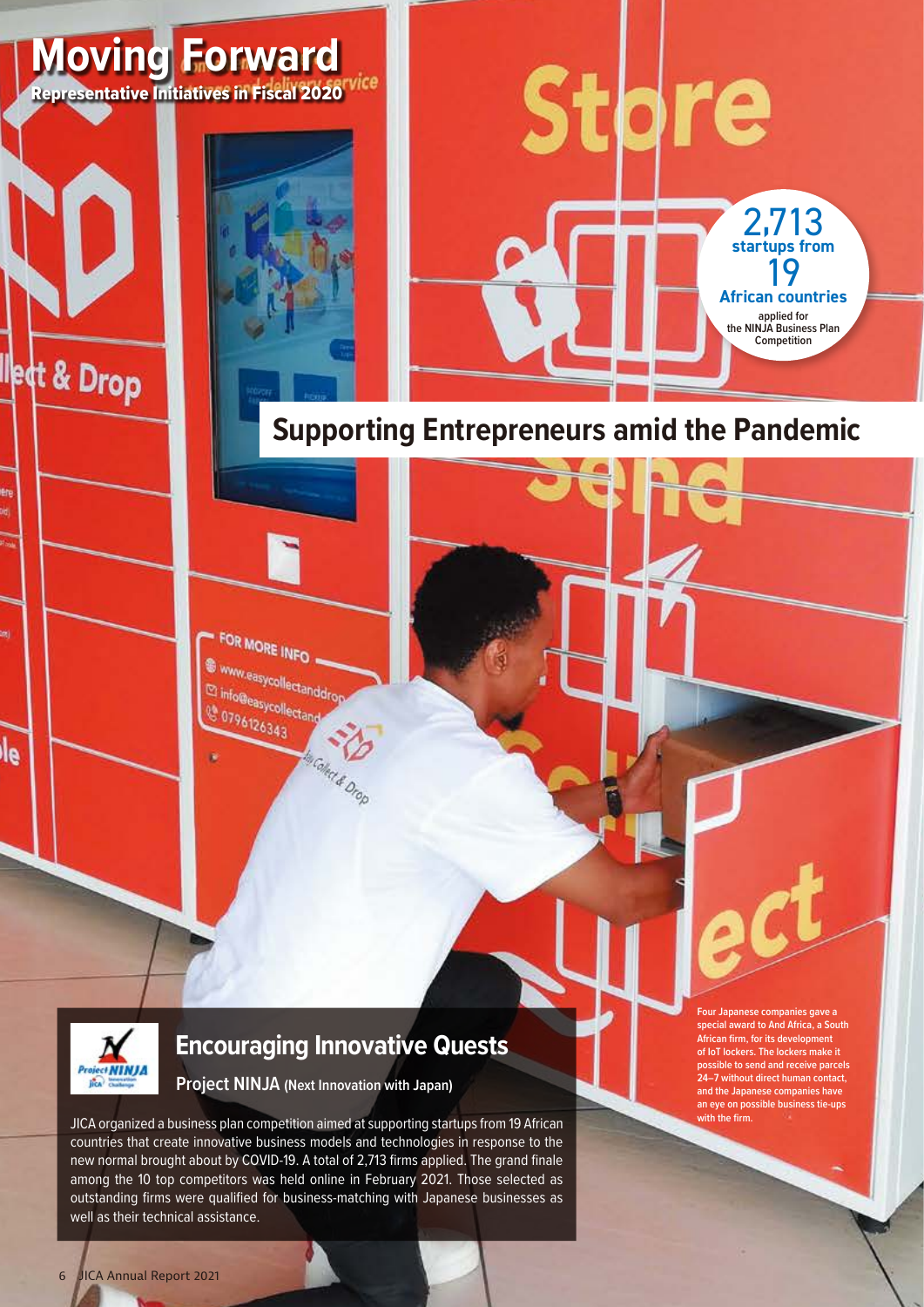

### **That Is Both Human- and Eco-Friendly**



**The total length operated by Delhi Metro as of August 2021 2**

#### **A Traffic Congestion Reliever and a Popular Means of Public Transportation**

**Delhi Mass Rapid Transport System (Delhi Metro) Project**

JICA has long been cooperating on the Delhi Mass Rapid Transport System Project with ODA Loans. The project is designed to construct the Delhi Metro, a mass rapid transport system made up of underground and elevated corridors in Delhi, the capital city of India. Technologies and products of Japanese companies have also been introduced in this metro network that extensively covers the Delhi metropolitan area. JICA will continue to extend cooperation to Delhi Metro, which is proactive in introducing women-only cars and priority seats and is contributing to reduce emissions of greenhouse gases.

**Delhi Metro has significantly changed the lives of Delhi residents by providing comfortable and ontime services. It also makes good use of Japanese institutional expertise**  such as operational know-how an the practice of waiting in line **metro. (Photo: Osamu Funao)**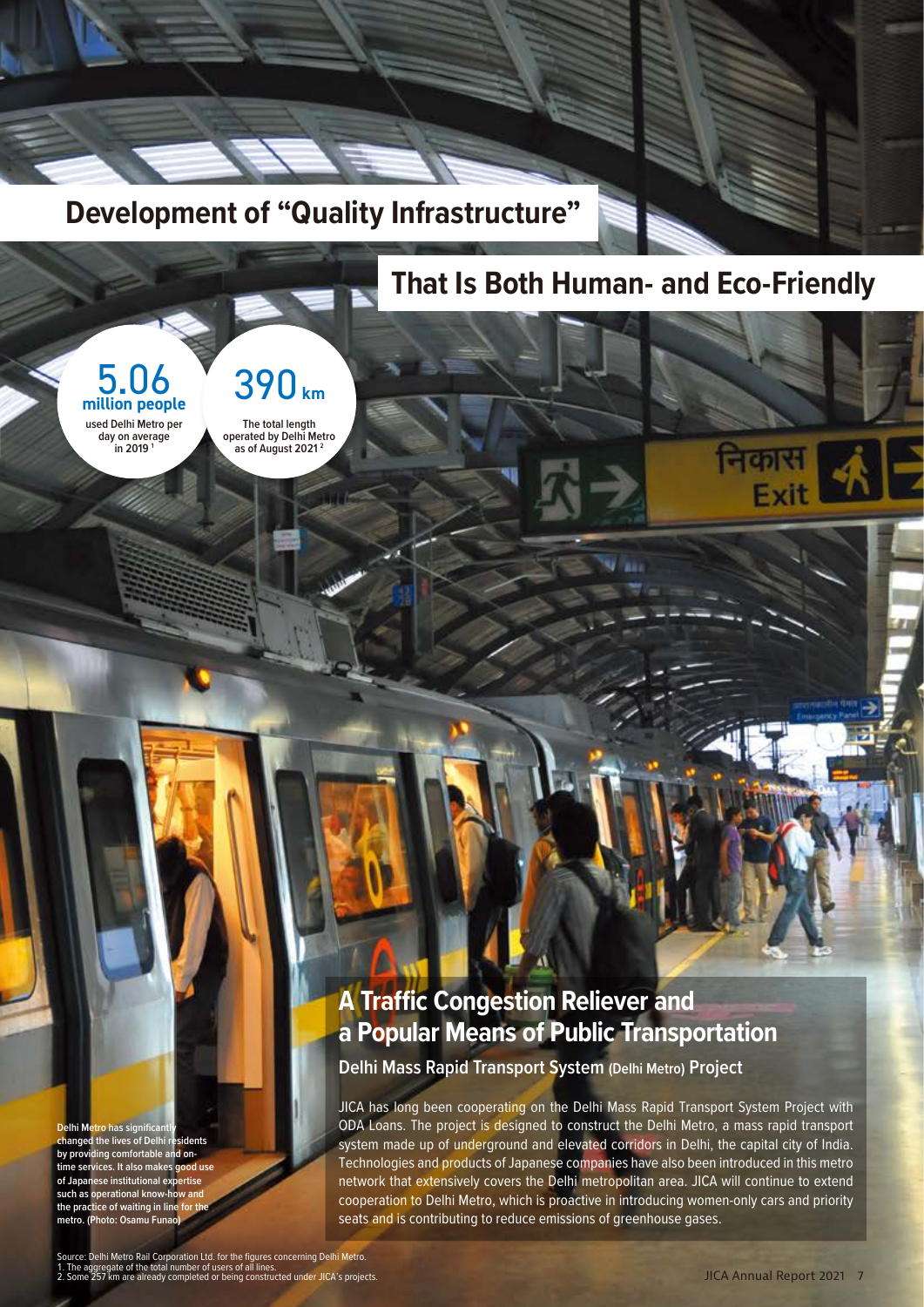

#### **Protecting World-Class Cultural Heritage**

#### **Transferring Restoration Techniques with Respect and Pride**

**The Grand Egyptian Museum Joint Conservation Project, and Others**

When it is completed, the Grand Egyptian Museum (GEM) will be the world's largest museum dedicated to a single civilization. In addition to financial cooperation for the construction of GEM, JICA has cooperated in training conservators of historical cultural heritage since 2008 through the dispatch of Japanese experts and technical training in Japan. Later, JICA launched a related project where Egyptian and Japanese experts worked as a joint team on conserving and restoring important artifacts, including those unearthed from the tomb of King Tutankhamun. In November 2020, this project team won the Yomiuri International Cooperation Award for these cooperation efforts.



**participated in training under GEM-related JICA projects from June 2008 to March 2021**

**Conservation work at the GEM Conservation Center. Non-destructive diagnostic analysis using high-resolution digital imaging microscopy contributes not only to understanding the state of preservation of artifacts but also to acquiring new archaeological findings.**